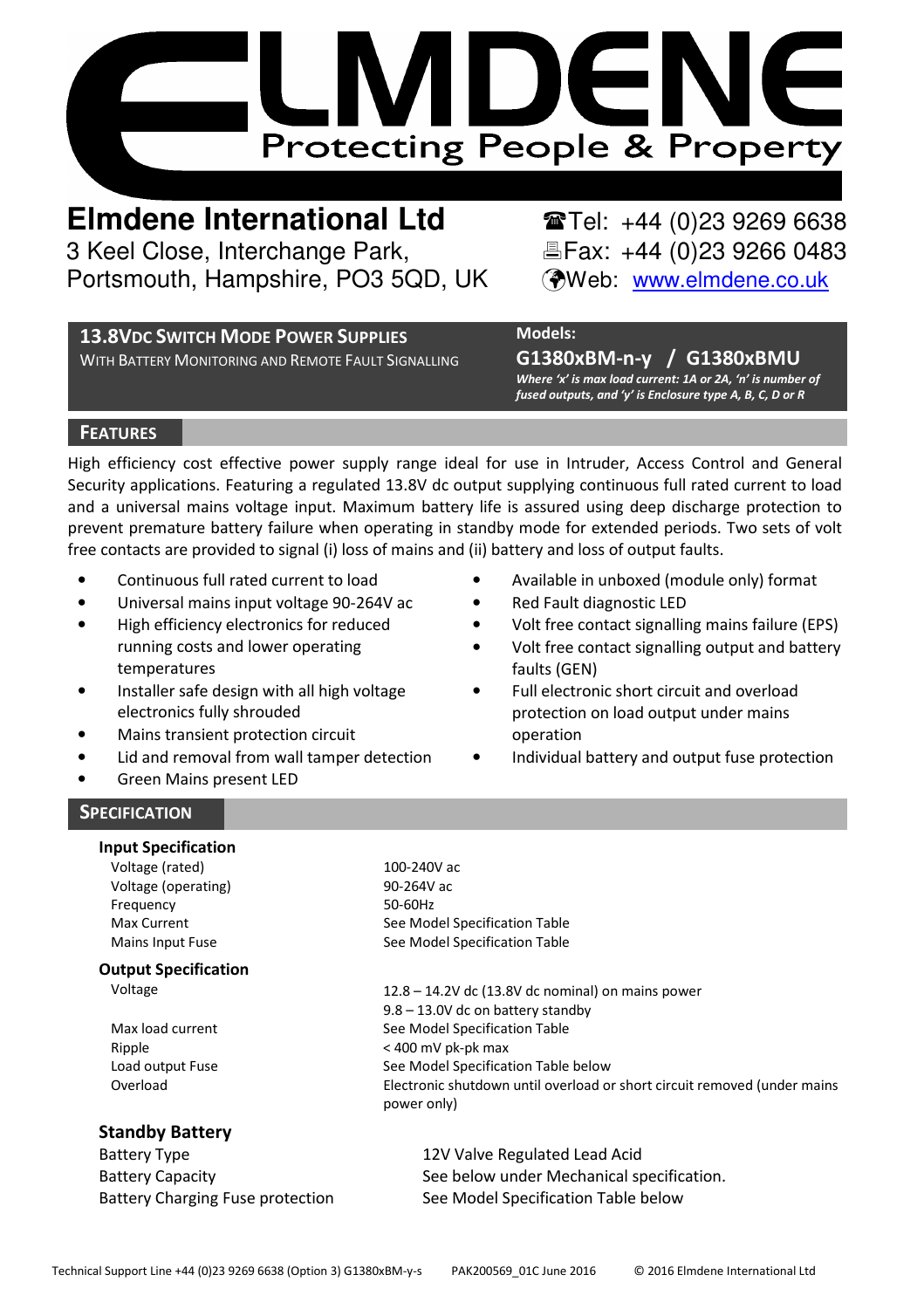## Mechanical

| <b>Product Reference</b>   | G1380xBM-n-A                      | G1380xBM-n-B    | G1380xBM-n-C    | G1380xBM-n-D    | G1380xBM-n-R    |
|----------------------------|-----------------------------------|-----------------|-----------------|-----------------|-----------------|
| <b>Dimensions</b>          | 200 x 230 x 80                    | 355 x 330 x 80  | 330 x 275 x 80  | 400 x 500 x 80  | 410 x 390 x 90  |
| $w \times h \times d$ (mm) |                                   |                 |                 |                 |                 |
| <b>Battery Capacity</b>    | $1 \times NP7$ (8Ah)              | 1 x NP17 (18Ah) | 1 x NP17 (18Ah) | 1 x NP17 (18Ah) | 1 x NP17 (18Ah) |
| Weight (kg)                | 2.0                               | 4.0             | 3.3             | 6.5             | 5.3             |
| <b>Unboxed Modules</b>     | Dimensions: 152L x 106W x52H (mm) |                 | Weight: 280g    |                 |                 |
| <b>Enclosure Material</b>  | 1.2mm steel white powder coated   |                 |                 |                 |                 |

## Environmental

Temperature  $-10$  to +40°C (operating) 75% RH non-condensing -20 to +80°C (storage)

# MODEL SPECIFICATION TABLE

|                                    | G13801BM             | G13802BM           |
|------------------------------------|----------------------|--------------------|
| <b>Max Output Current to load</b>  | 1Α                   | 2A                 |
| <b>Output Fuse (20mm glass)</b>    | F1.0A                | F <sub>2.0</sub> A |
| <b>Max Mains Input Current</b>     | $<$ 1.0A @ Full load | < 1.0A @ Full load |
| Mains Input Fuse (20mm 250Vac HBC) | T <sub>2.0</sub> A   | T <sub>2.0</sub> A |
| <b>Battery Fuse Protection</b>     | F <sub>1.0</sub> A   | F2.0A              |

| SIGNALLING OUTPUTS |                                                                                                                                               |
|--------------------|-----------------------------------------------------------------------------------------------------------------------------------------------|
| Rating:            | 0.10A @ 60Vdc 16 $\Omega$ solid state relay contacts, volt free.                                                                              |
| EPS Fault:         | Open if Loss of mains for >8s                                                                                                                 |
| <b>GEN Fault:</b>  | Open if Battery terminal voltage < 11.5Vdc (when operating in standby<br>with no mains present), battery not present or Output and/or battery |
|                    | fuse blown                                                                                                                                    |
| Tamper:            | 0.5A @ 30Vdc volt free contact. Open when lid is open or enclosure<br>removed from surface.                                                   |

## Fault Diagnostic Table:

| <b>Red LFD</b><br>(Fault)               | <b>Green LED</b><br>(Mains) | <b>PSU Status</b>                                                              |  |
|-----------------------------------------|-----------------------------|--------------------------------------------------------------------------------|--|
| OFF                                     | ON                          | Normal: Battery fully charged                                                  |  |
| One short flash<br>every second         | ON                          | Normal: Battery charging but not fully charged                                 |  |
| Flashing:<br>1second On<br>1 second Off | ON                          | Fault: Output fuse or battery fuse blown, or battery missing                   |  |
|                                         | OFF                         | Fault: No mains, output fuse blown                                             |  |
| One short flash<br>every 3 seconds      | OFF                         | Fault: No mains, battery supplying load.                                       |  |
| OFF                                     | OFF                         | Fault: No mains, No output, Batteries disconnected or completely<br>discharged |  |

# **CONNECTIONS**

| $O/P + -$  | Connection to equipment to be powered (Observe polarity)              |
|------------|-----------------------------------------------------------------------|
| EPS Fault: | Relay output for mains fail. Open if loss of mains.                   |
| GEN Fault: | Relay output for General Fault. Open in fault condition               |
| BATT +. -  | Connection to standby battery. Use cables provided (Observe polarity) |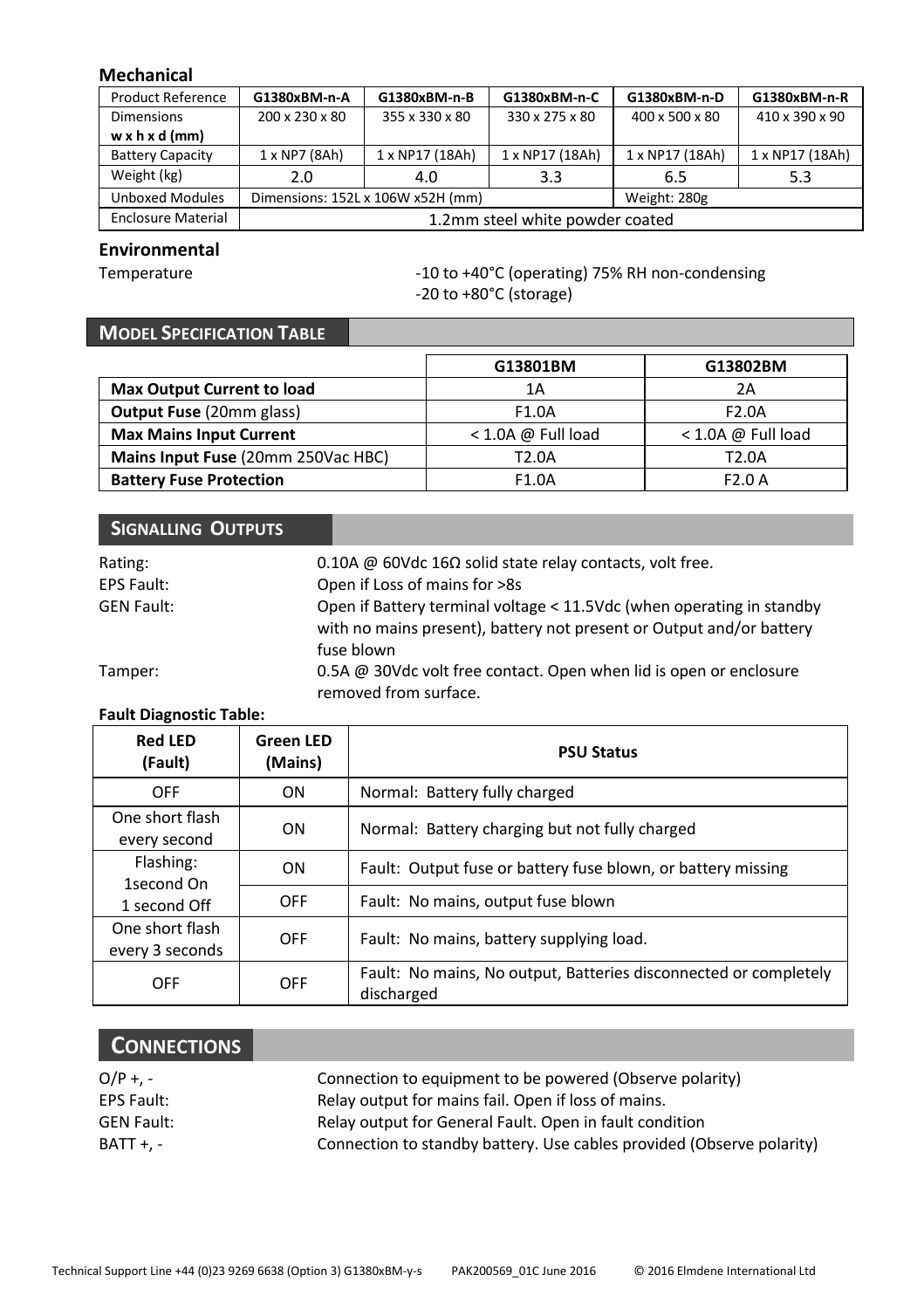## INSTALLATION INSTRUCTIONS

This unit is only suitable for installation as permanently connected equipment. This PSU is NOT SUITABLE for external installation. This unit must be fed from a mains power source having a separate (approved) disconnect device and fitted with a fuse or other over-current protection device rated at 3A maximum. Ensure that the disconnect device used has appropriate earth fault protection to the applicable standard. EQUIPMENT MUST BE EARTHED. Before installation, ensure that external disconnect device is OFF. The PSU should be installed according to all relevant safety regulations applicable to the application.



Fig 1.0 Mounting of Power Supply

#### Mounting

- 1) Mount securely in correct orientation allowing minimum clearance see Fig. 1.0
- 2) Route mains and low voltage output cables via different knockouts and/or cable entry holes.
- 3) Use bushes and cable glands rated to UL94 HB minimum.

#### Mains Power Up

- 4) Attach correctly rated mains cable (minimum 0.5mm<sup>2</sup> [3A], 300/500Vac). Fasten with cable ties.
- 5) Apply mains power.
	- Check for 13.8Vdc on load outputs.
	- Check Green Mains LED is ON.
- 6) Disconnect mains power.

#### Load Output

- 7) Attach correctly rated load cable and fasten using cable ties. Note polarity.
- 8) Apply mains power.
	- Check Green Mains LED is ON.
	- NOTE: Red Fault LED may flash to indicate no battery has been connected, this is normal.
	- Verify load is operating correctly.
- 9) Disconnect mains power.

#### Signalling

10) Connect EPS and GEN fault outputs to appropriate inputs of Control and Indicating Equipment (CIE).

#### Standby Battery

11) Attach supplied battery cables to terminal block and batteries.

NOTE: ensure correct polarity of battery connections: +ve use Red lead, -ve use Black lead.

#### Tamper

- 12) Check that the tamper screw makes good contact with the mounting surface. Check that the tamper switch is:
	- closed when the lid is closed and the lid screw is fitted
	- open when the lid is open.
- 13) Close cover and secure using fastening screw(s) provided.

#### OPERATING INSTRUCTIONS

In the event of loss of mains, a battery fault or a GEN fault, the corresponding Fault signal contacts will open (see Fault diagnostic table for LED indicator status).

If the output of the PSU fails, the cause of the failure should be investigated e.g. short circuit load, connection of a deeply discharged battery. The fault should be rectified before restoring power to the PSU. If any of the fuses require replacing, ensure the correct fuse rating and type is used.